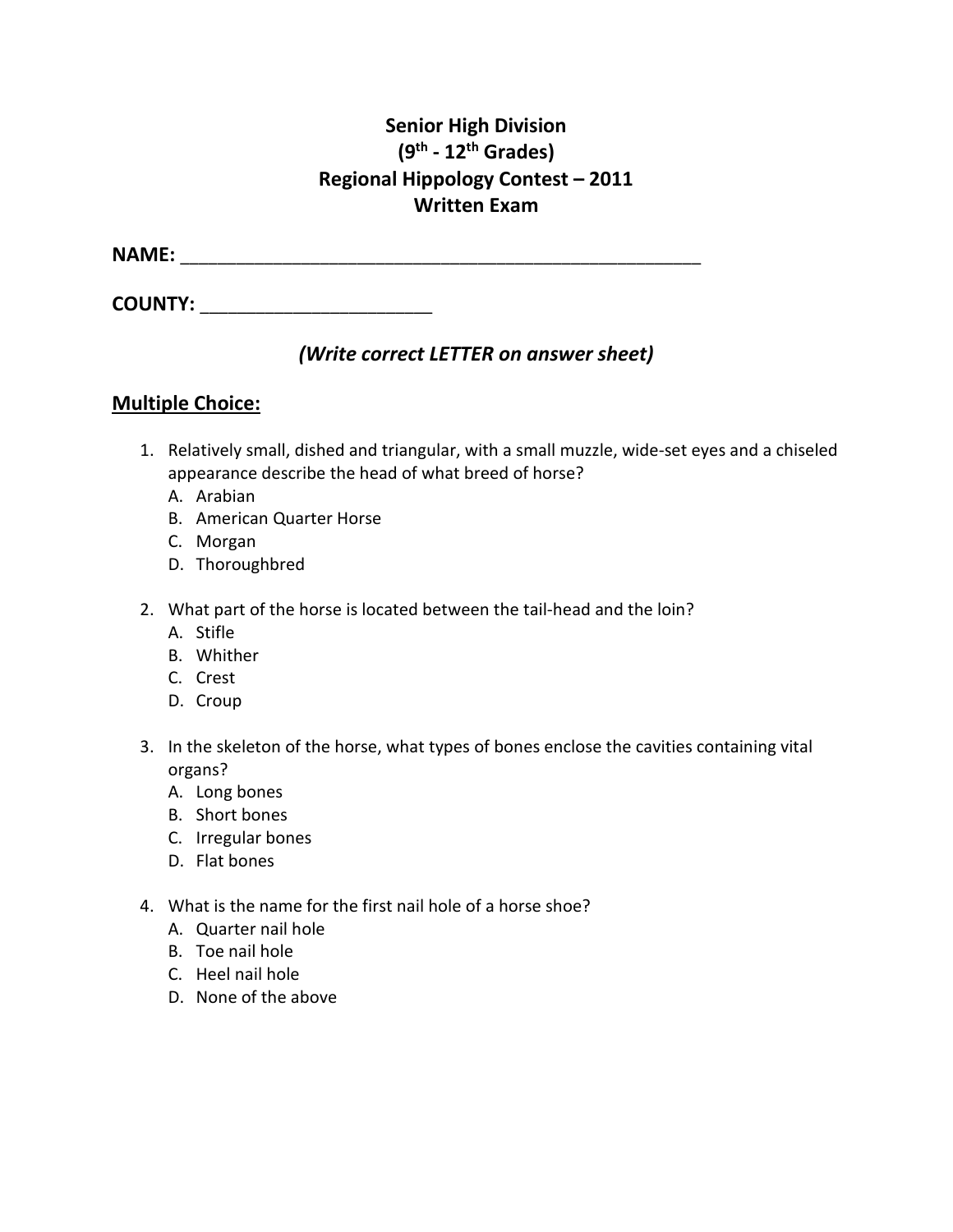- 5. A horse that scratches its rump against walls and posts, wearing away the hair at the base of the tail and rump may be infected with what parasite?
	- A. Bots
	- B. Tapeworms
	- C. Pinworms
	- D. Roundworms
- 6. What is the Western version of the English Standing Martingale?
	- A. Cavesson
	- B. Breast collar
	- C. Cinch
	- D. Tie down
- 7. What is the primary source of energy in the horse's diet?
	- A. Proteins
	- B. Fats
	- C. Minerals
	- D. Carbohydrates
- 8. What is the most common infectious respiratory disease in horses?
	- A. Strangles
	- B. Rhinopneumonitis
	- C. Influenza
	- D. West Nile Virus
- 9. What type of shavings should NOT be used as stall bedding, due to the risk of Founder? A. Black walnut
	- B. Black cherry
	- C. White oak
	- D. Loblolly pine
- 10. What type of behavior includes all actions that are a result of or associated with conflict or fighting?
	- A. Contactual behavior
	- B. Agonistic behavior
	- C. Epimeletic behavior
	- D. Sexual behavior
- 11. What is the genetic term used to describe paired genes that are identical?
	- A. Heterozygous
	- B. Homozygous
	- C. Genotypical
	- D. Phenotypical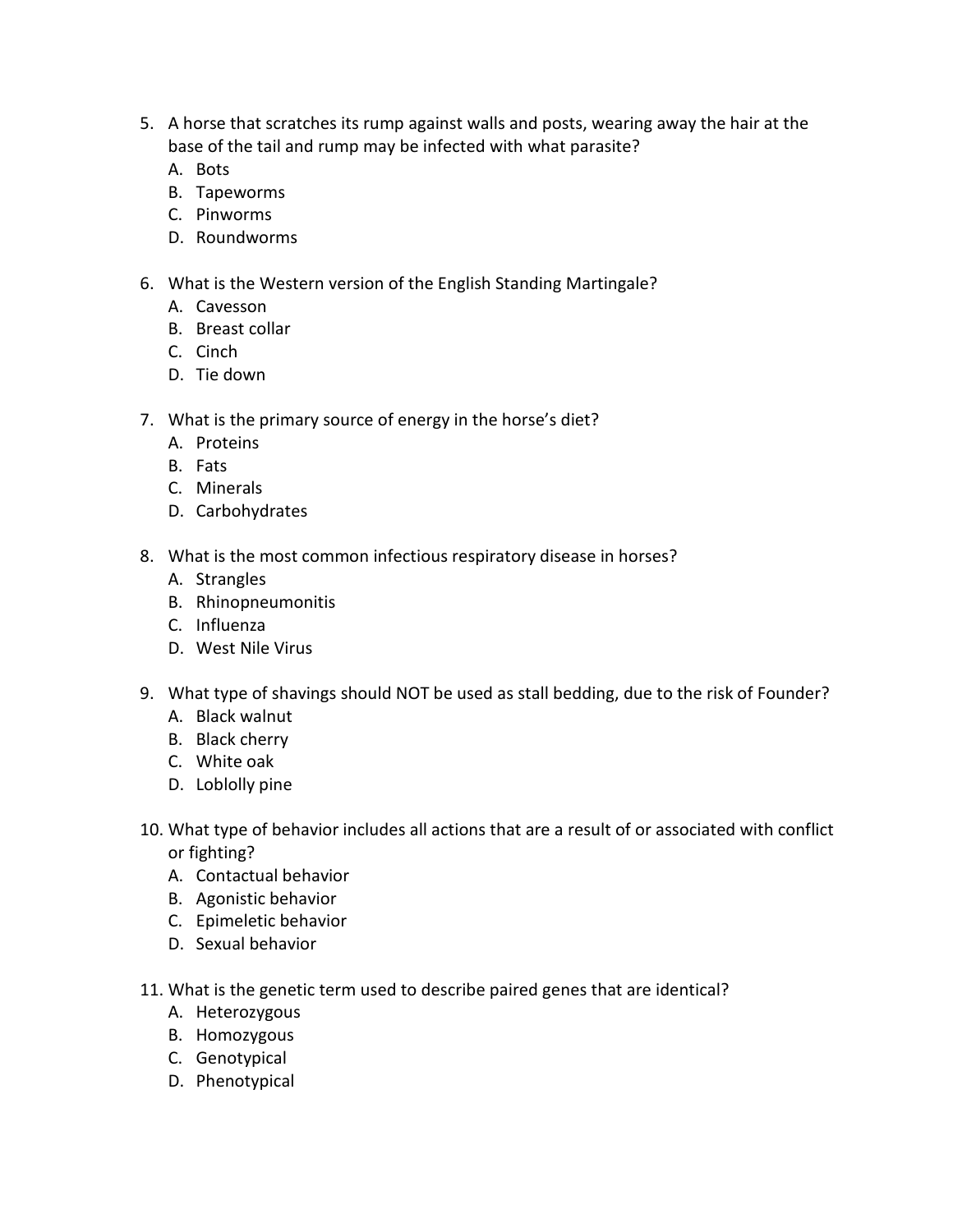- 12. What is another meaning of the term, "gestation"?
	- A. Pregnancy
	- B. Ovulation
	- C. Estrus
	- D. Anestrus
- 13. The part of the mare's reproductive tract that conducts the ova from the ovary to the uterus is called what?
	- A. Cervix
	- B. Uterine horn
	- C. Fallopian tubes
	- D. Vagina
- 14. Horse pastures containing more than 40% legumes should not need what in the fertilize mixture?
	- A. Calcium
	- B. Phosphorus
	- C. Nitrogen
	- D. Potassium
- 15. What grain may be infected with ergot?
	- A. Oats
	- B. Corn
	- C. Rye
	- D. Barley
- 16. A horse that kicks at its side and makes frequent attempts to lie down and roll may have what?
	- A. Colic
	- B. Laminitis
	- C. Tetanus
	- D. West Nile Virus
- 17. A young male horse under 3 years of age would be known as a what?
	- A. Filly
	- B. Colt
	- C. Mare
	- D. Stallion
- 18. What is the term for a horse with too much slope to the pastern?
	- A. Calf-kneed
	- B. Buck-kneed
	- C. Coon-footed
	- D. Splay-footed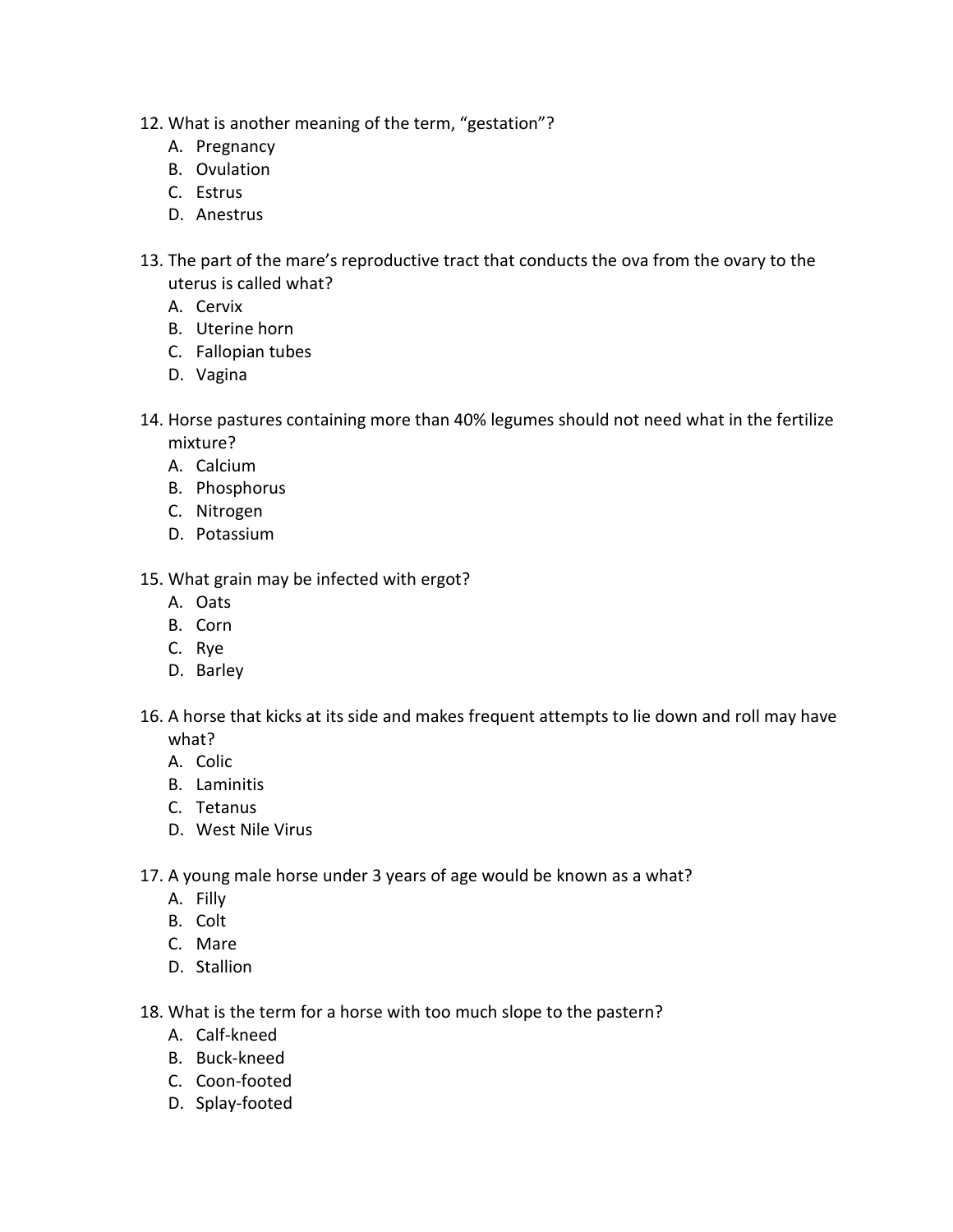- 19. Pointing the toe with the heel off the ground, taking shorter steps and lameness before and after exercise are characteristics of what?
	- A. Sub-solar abcess
	- B. Thrush
	- C. Navicular disease
	- D. Laminitis
- 20. What forage contains a fungal endophyte that causes reproduction problems in mares?
	- A. Lespedeza
	- B. Tall fescue
	- C. Red Clover
	- D. Alfalfa
- 21. What defect can be described as exostosis of the pastern bone in the form of a raised bony ridge usually parallel to the coronary band?
	- A. Bog spavin
	- B. Bowed tendon
	- C. Ringbone
	- D. Splint
- 22. The type of gene action that causes the phenotype of the heterozygote to be intermediate between those of either homozygote is called what?
	- A. Codominance
	- B. Dominance
	- C. Partial dominance
	- D. Recessive
- 23. What cells function in the immune system to defend against foreign cells?
	- A. Hemoglobin
	- B. Platelets
	- C. Red blood cells
	- D. White blood cells
- 24. The average, 1,000 lb., mature horse should be fed how many pounds of hay per day?
	- A. 5 pounds
	- B. 15 pounds
	- C. 25 pounds
	- D. 50 pounds
- 25. "Whoa" is the common cue for what response in horses?
	- A. Movement
	- B. Backing
	- C. Turning
	- D. Stopping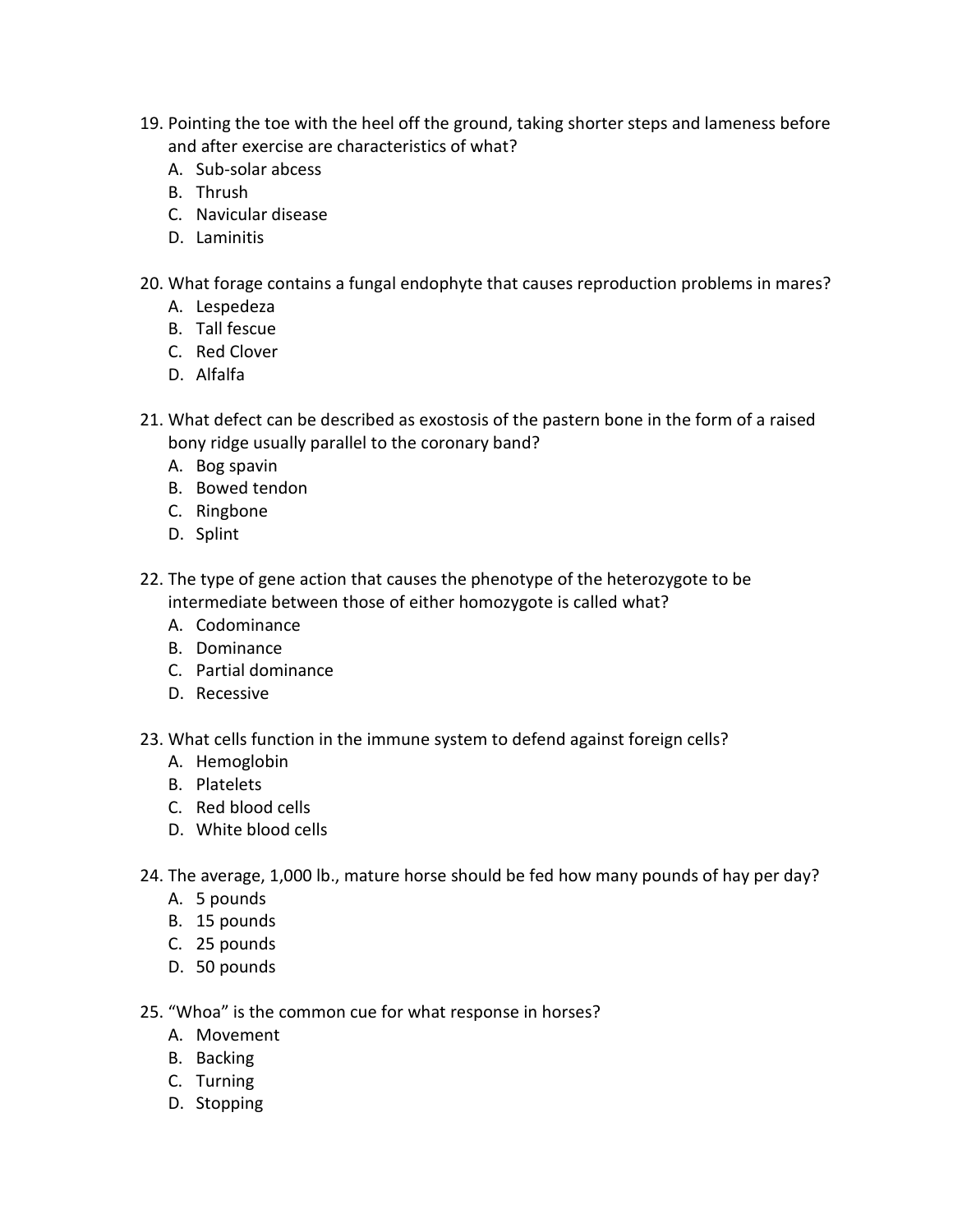### **True or False: (Write** *True* **or** *False* **on the answer sheet)**

- 26. Energy can be changed from one form to another, but can be neither created nor destroyed.
- 27. When measuring the height of horses, one hand is equal to six inches.
- 28. The pair of chromosomes of the mare is designated XY.
- 29. The most important factors for minimizing pasture weeds are not overgrazing and proper fertilization.
- 30. Of the internal parasites, Strongyles (bloodworms) are the most significant and most common.
- 31. Carbohydrates are made up of simple amino acids, such as lysine, methionine and tryptophan.
- 32. The purpose of which a horse is to be used is the single most important factor in selecting a horse.
- 33. The process of desensitization of the foal to the farrier is part of a larger process called Imprint Training.
- 34. In the foaling process, Stage 3 is the actual expulsion of the foal and normally lasts for several hours.
- 35. Water should be offered to horses every three to four hours, during long trailer trips.
- 36. When exposed to the cold, the cremaster muscle relaxes allowing the stallion's scrotum to move away from the abdomen.
- 37. Fat is one form in which dietary energy, processed by the body, may be stored.
- 38. The ability of horses to see separate pictures with each eye is called monocular vision.
- 39. On a three-sided shelter for horses, the opening should be positioned facing the prevailing wind direction.
- 40. Of domesticated animals, the horse has the highest reproductive efficiency.